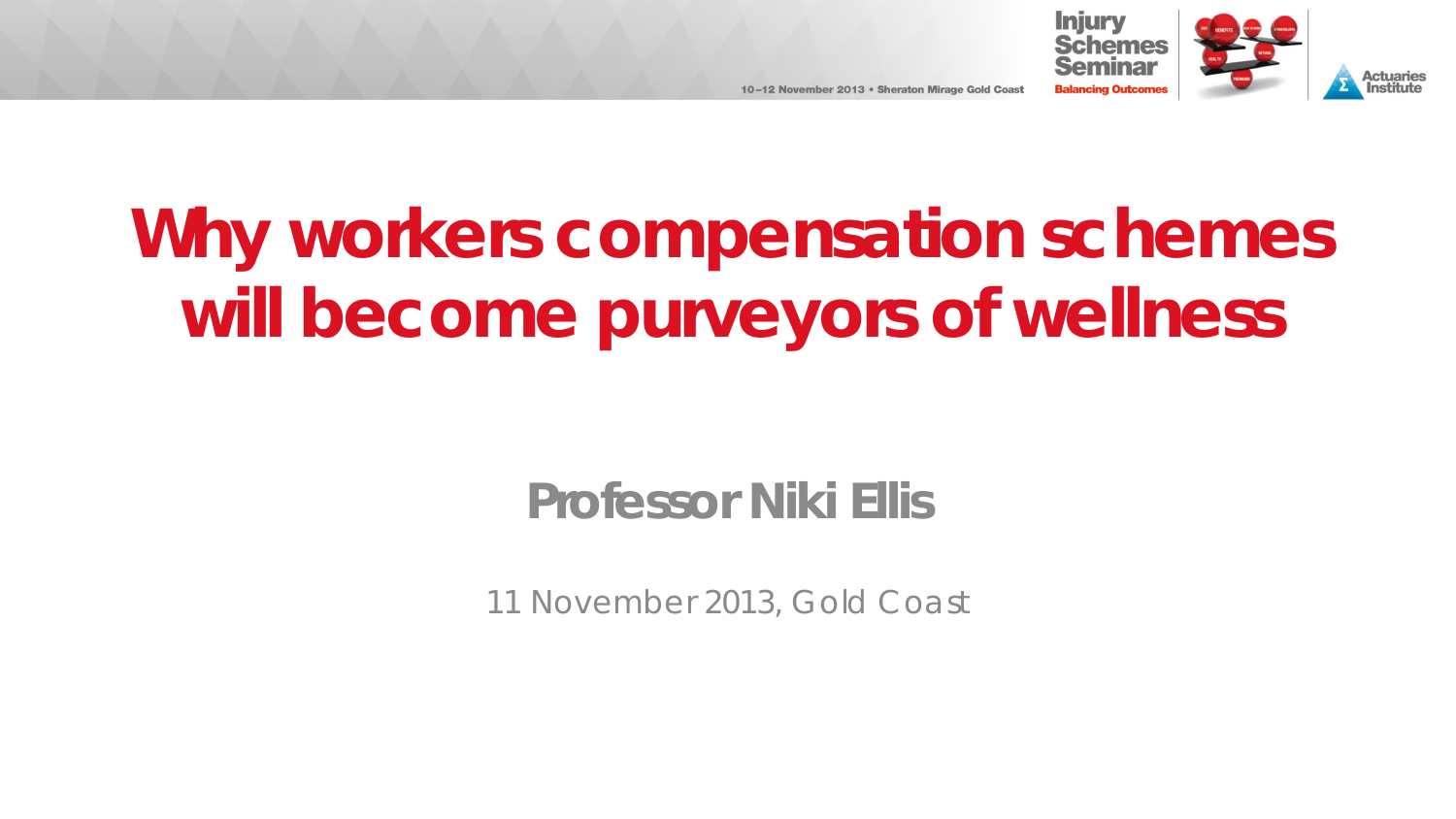

#### **Actuaries**<br>Institute

10-12 November 2013 . Sheraton Mirage Gold Coast

# **Workers compensation performance has flat-lined over the past decade**

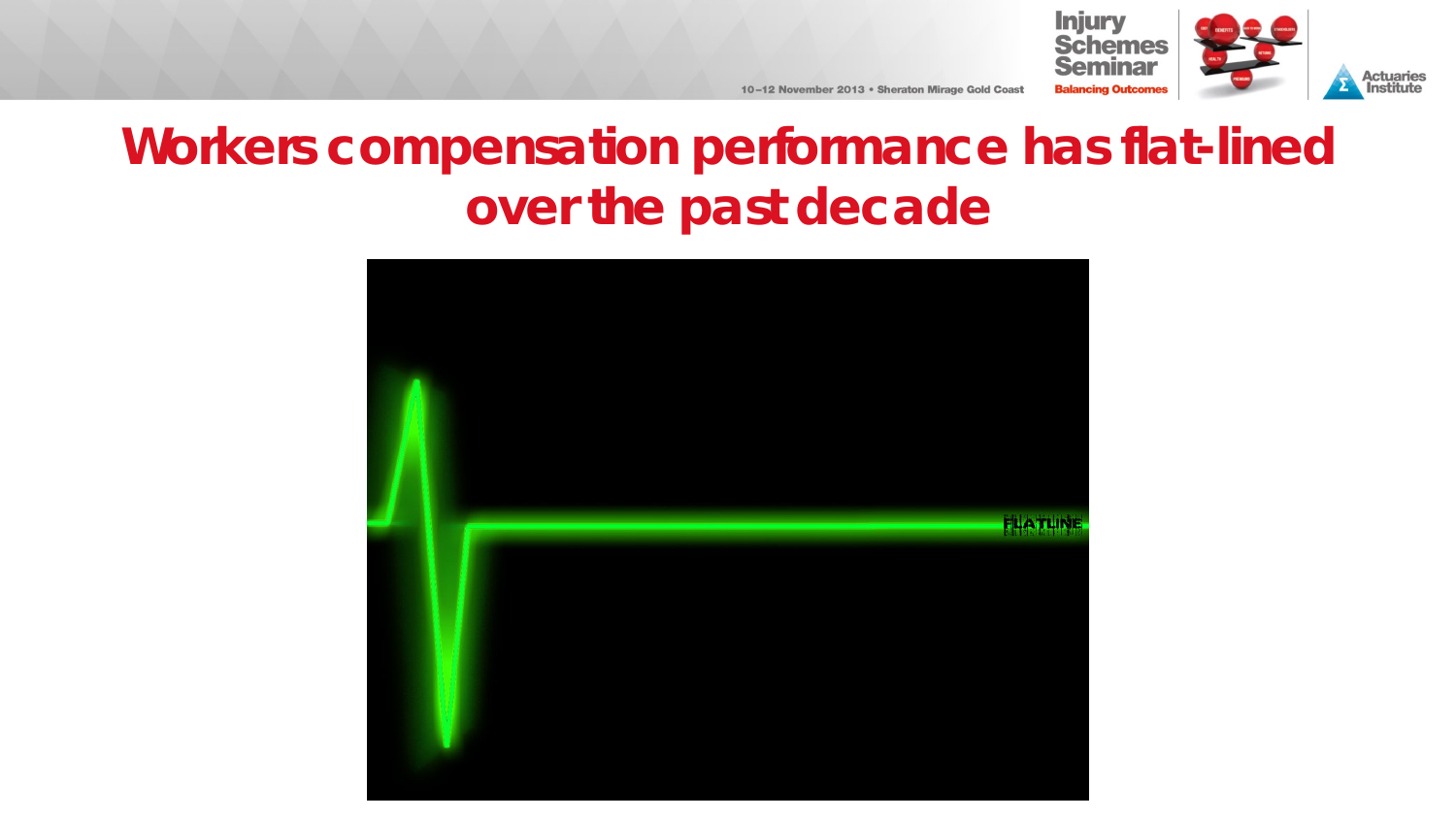

#### **Age-related trends are changing:**

10-12 November 2013 . Sheraton Mirage Gold Coast

#### **Prevalence of disability (PYLD) due to selected broad cause groups for both sexes combined by age, Australia, 1993 and 2023**



#### *Source: AIHW, The burden of disease and injury in Australia 2003 AIHW cat. no. PHE 82; 337pp Slide courtesy of Anne-Marie Feyer*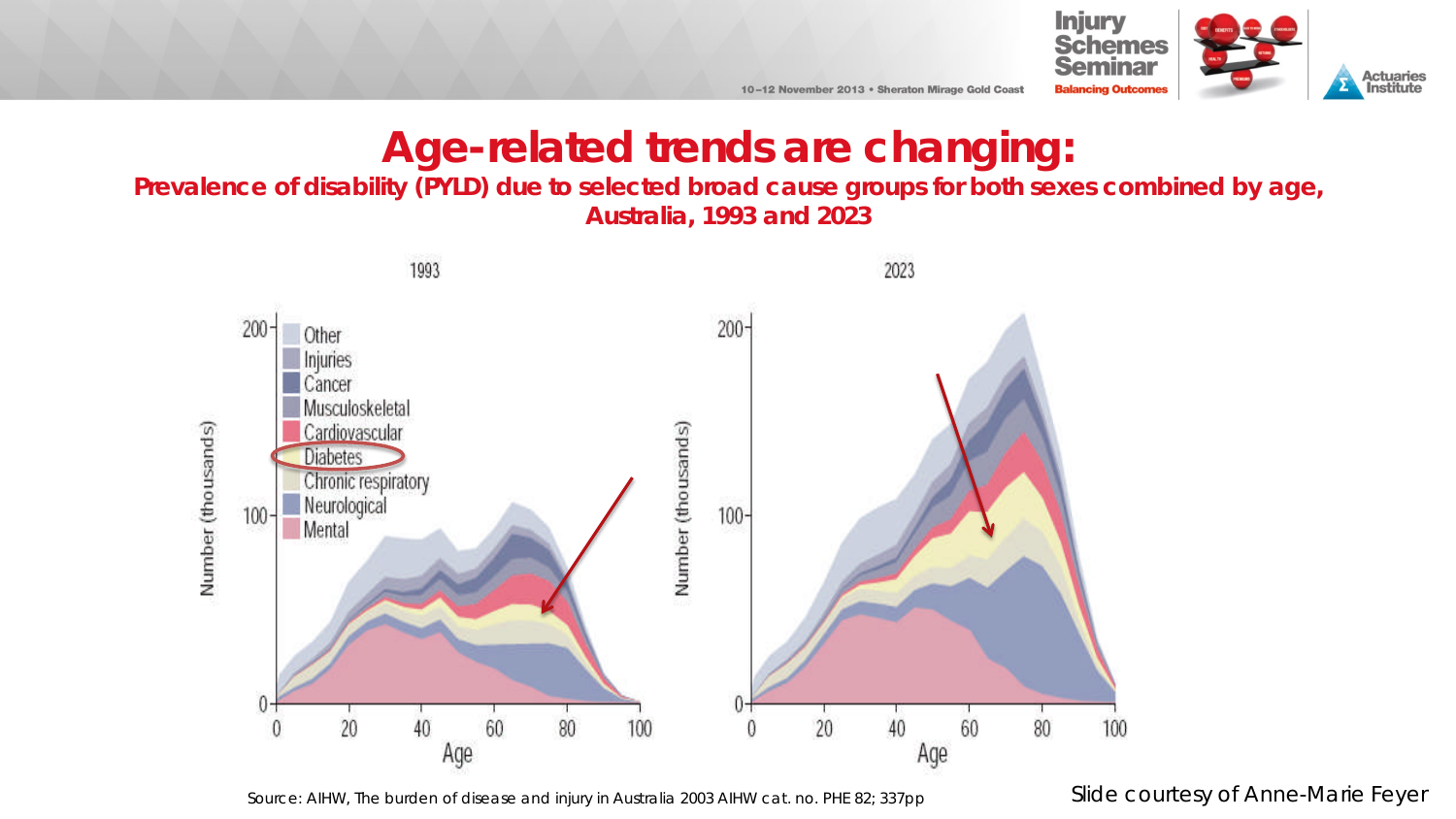

**Actuaries**<br>Institute

# **The time has come to put the H back in OHS**

10-12 November 2013 . Sheraton Mirage Gold Coast

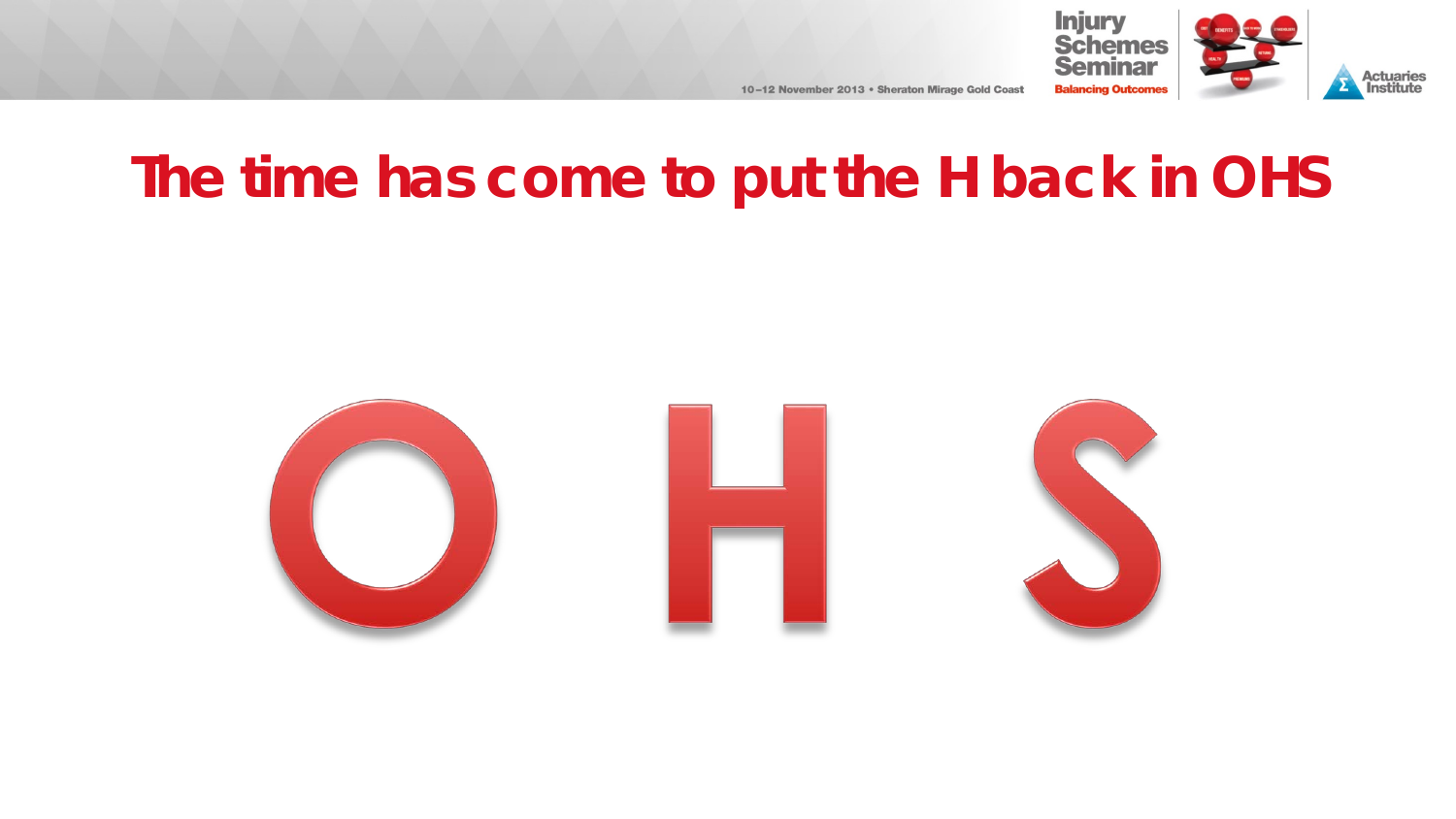



# **We have always neglected disease in compensation**

Disease





*Source: Jane Stapleton, Compensating Victims of Disease, Oxford Journal of Legal Studies, 1985*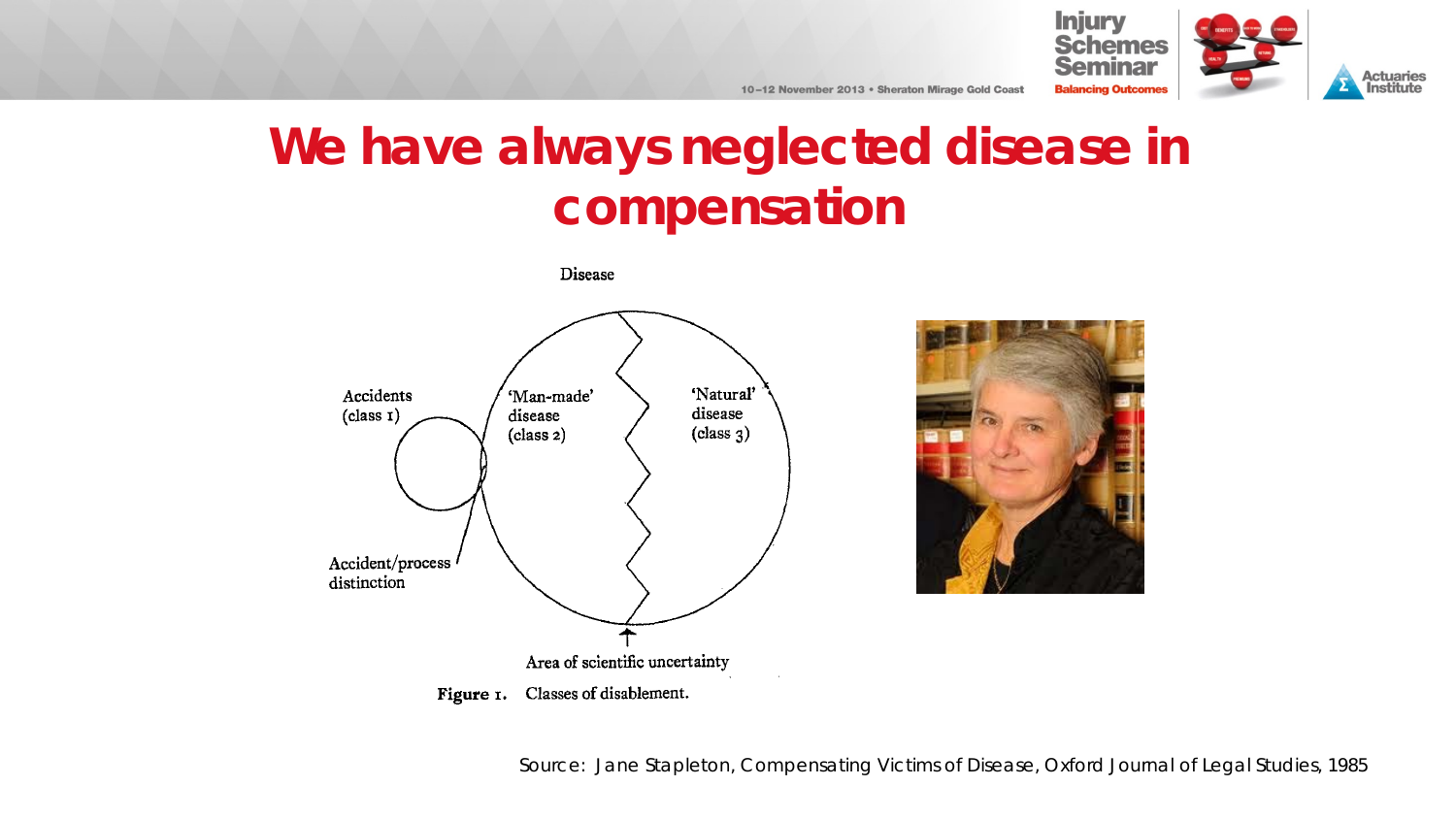

## **Traditional OHS: Injury prevention**

10-12 November 2013 . Sheraton Mirage Gold Coast

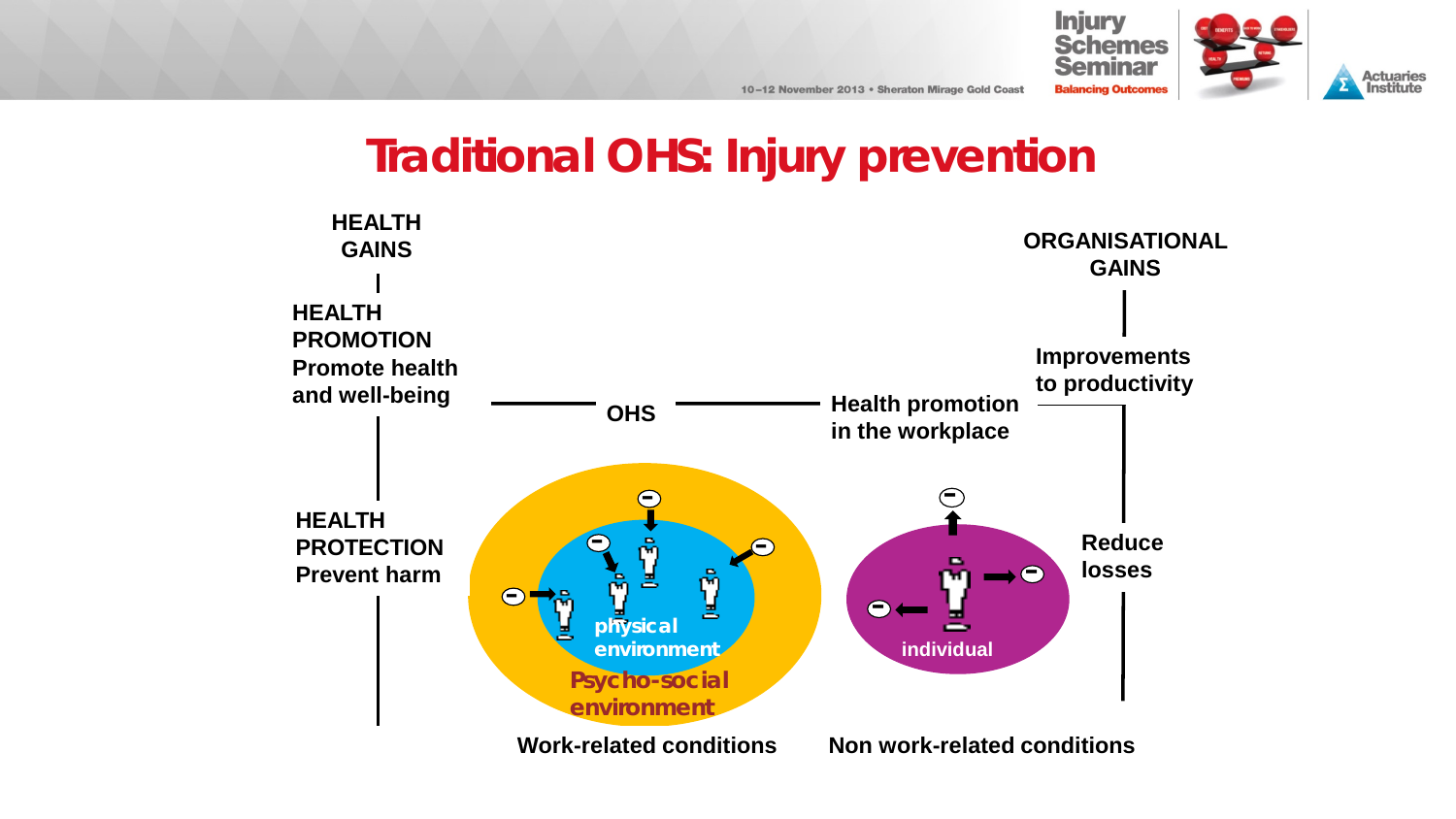

# **Futures studies rationale**



*...most decision makers at all levels simply want information that can justify their pre-understandings of past, present and future....* **" "**<br>, 199

*Sohail Inayatullah, 1990*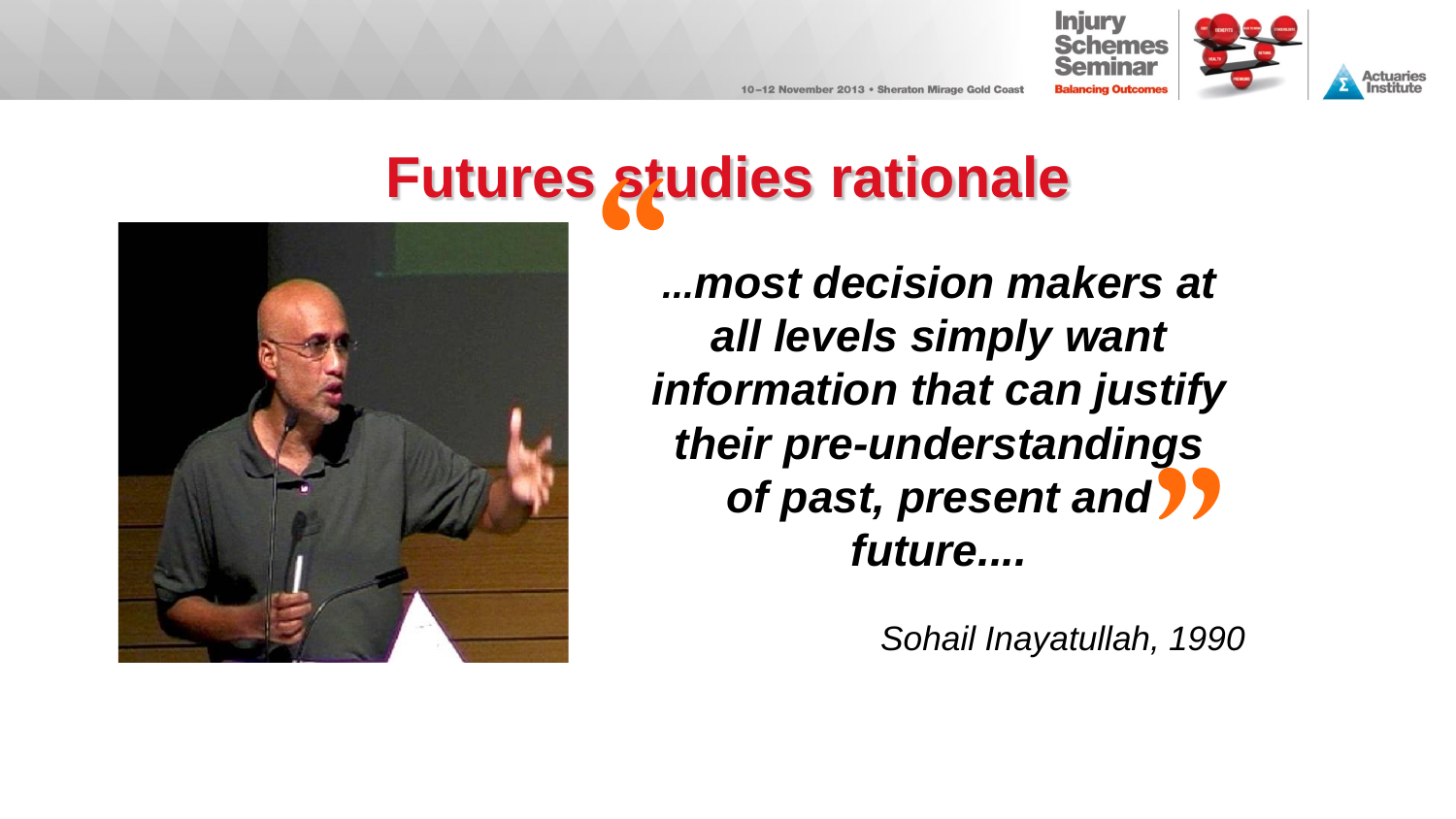

# **Medical ethnologists divide causation theories into:**

- 'Ordinary activities gone wrong' OR
- 'Harm wreaked by a human or superhuman agency'

'Early beliefs ascribed special prominence to social or supernatural causes; illness was thus *injury,* and was linked to aggression'

Roy Porter, The Greatest Benefit to Mankind, 1997, p 302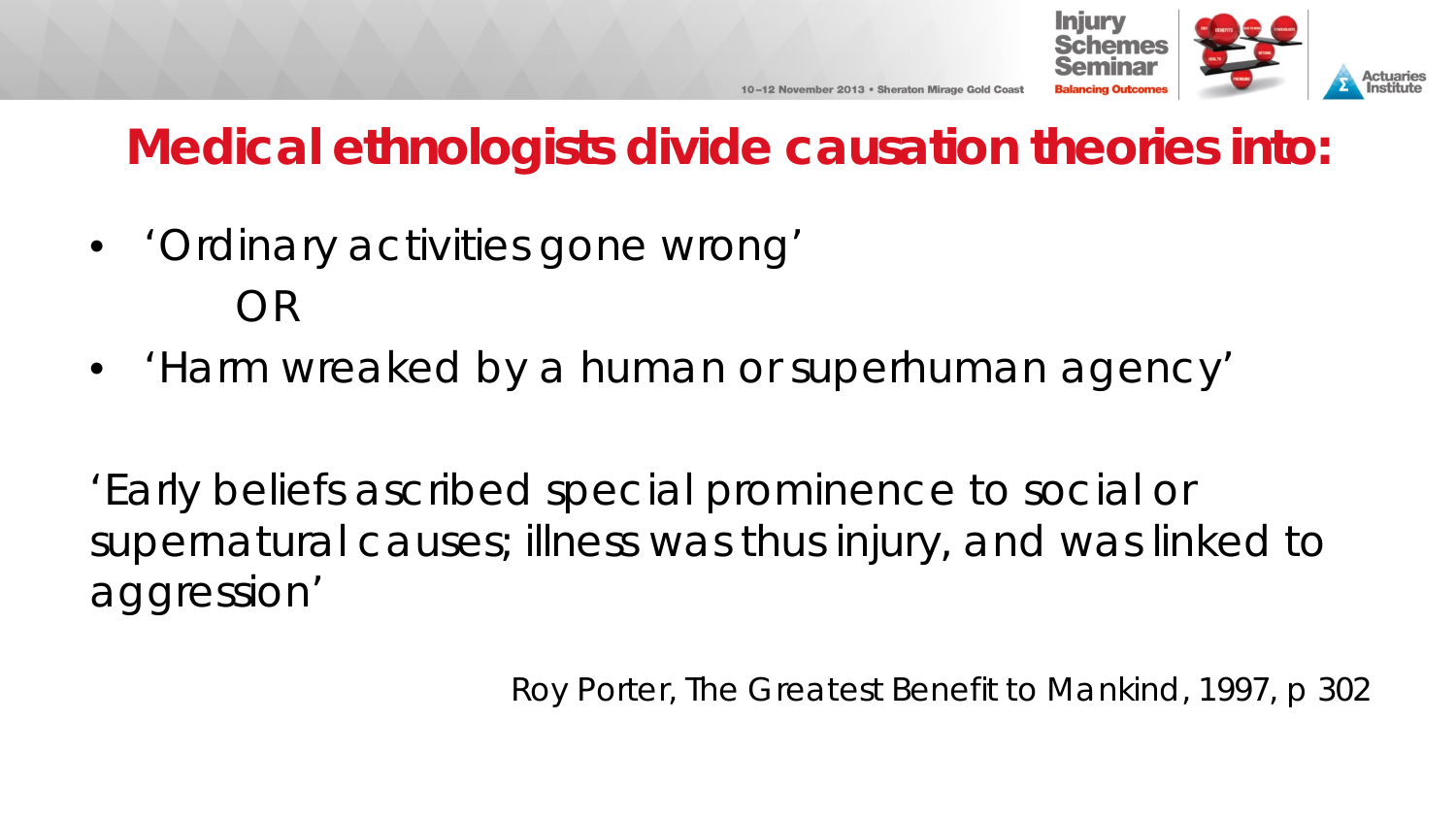



## Theiss Australia

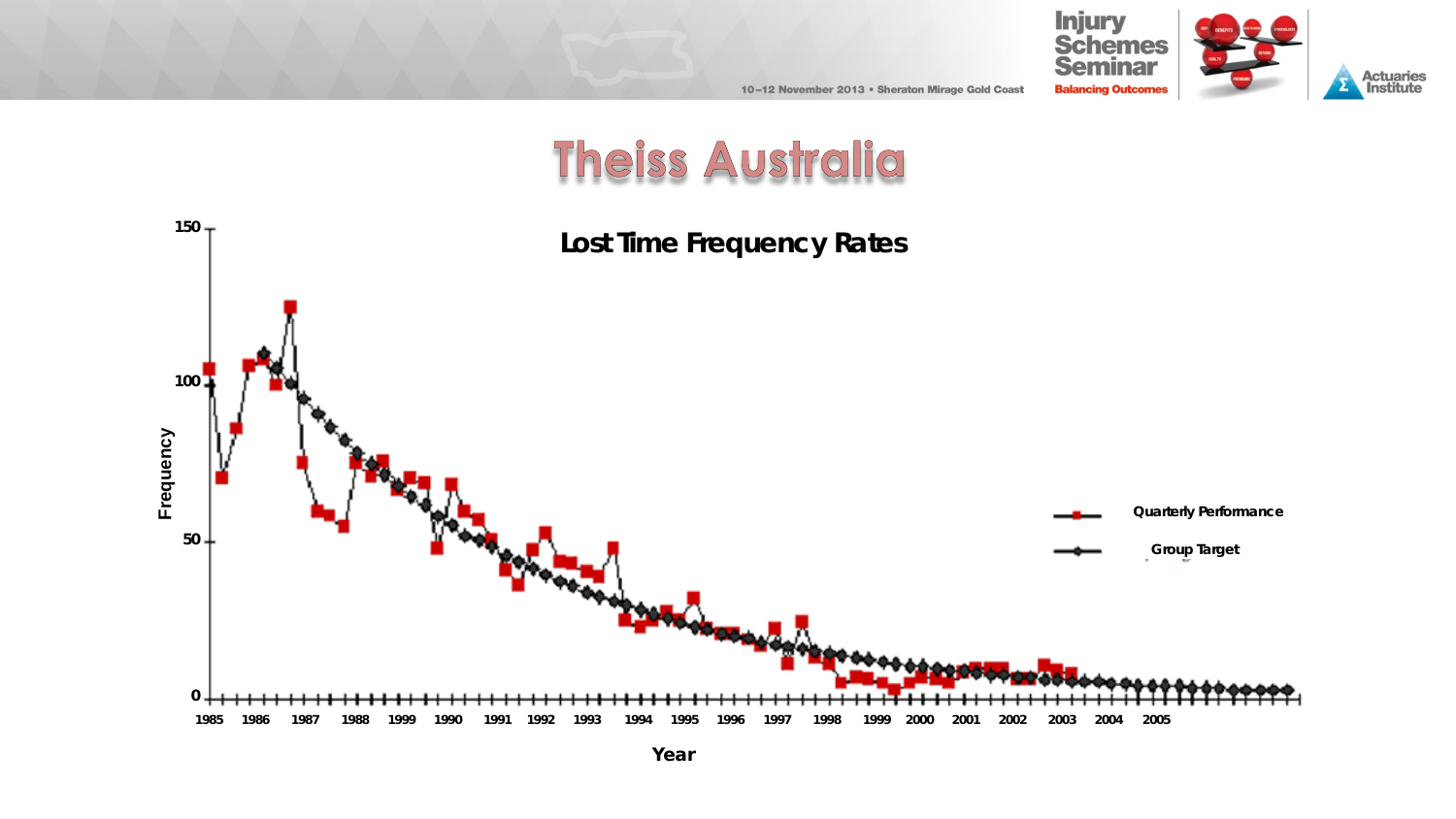

#### Potential Shape of Gains from Organisational Health and Safety

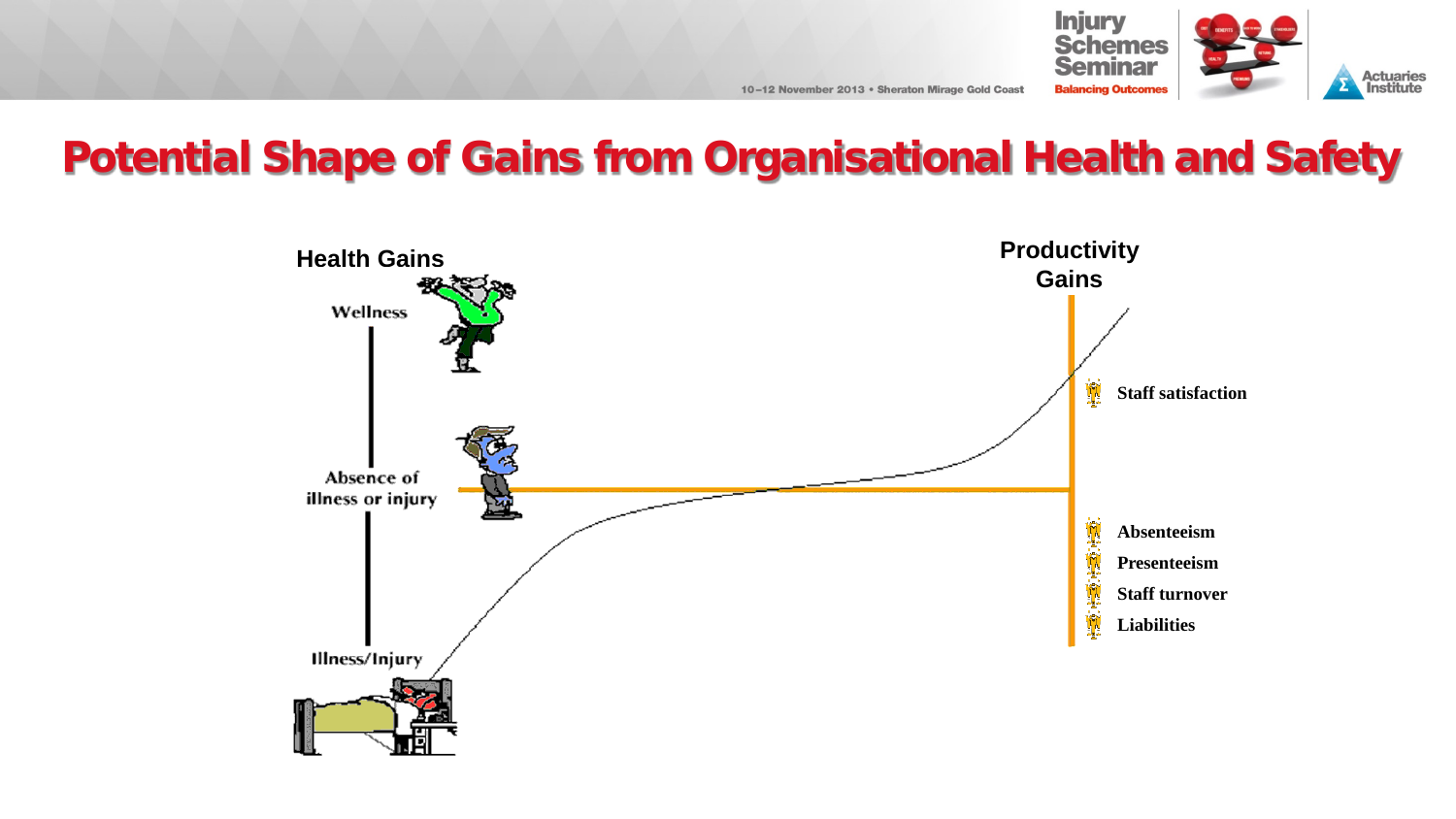

#### Occupational Health in the 21<sup>st</sup> century.... An expanded value chain goes beyond absence of injury



Slide courtesy of Anne-Marie Feyer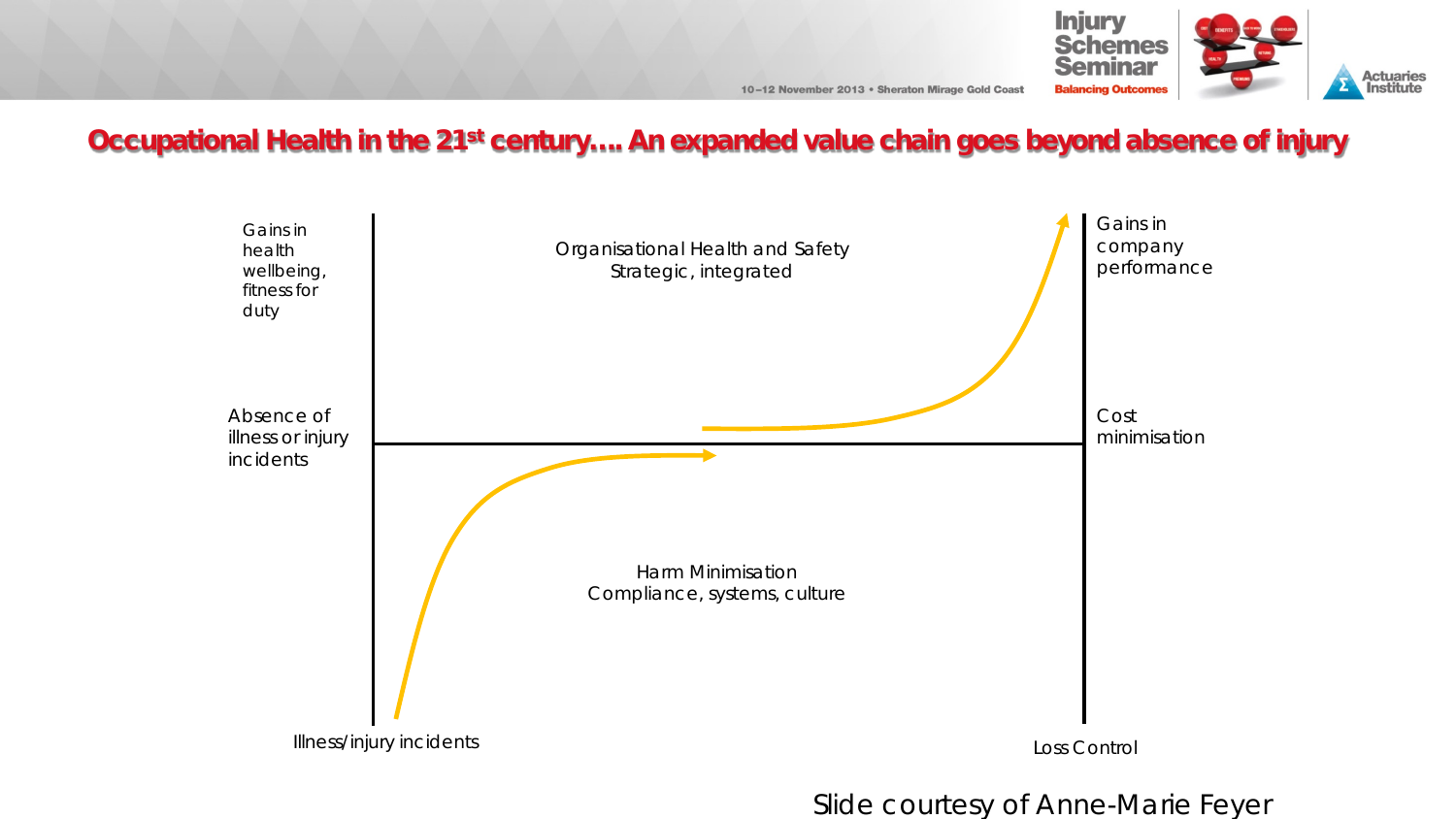



# **Worker obesity shown to increase risk of workplace injuries**

10-12 November 2013 . Sheraton Mirage Gold Coast

- Musculoskeletal disorders
- Heat stress
- Transport accidents
- Vibration-induced injuries



Source: AIHW, 2012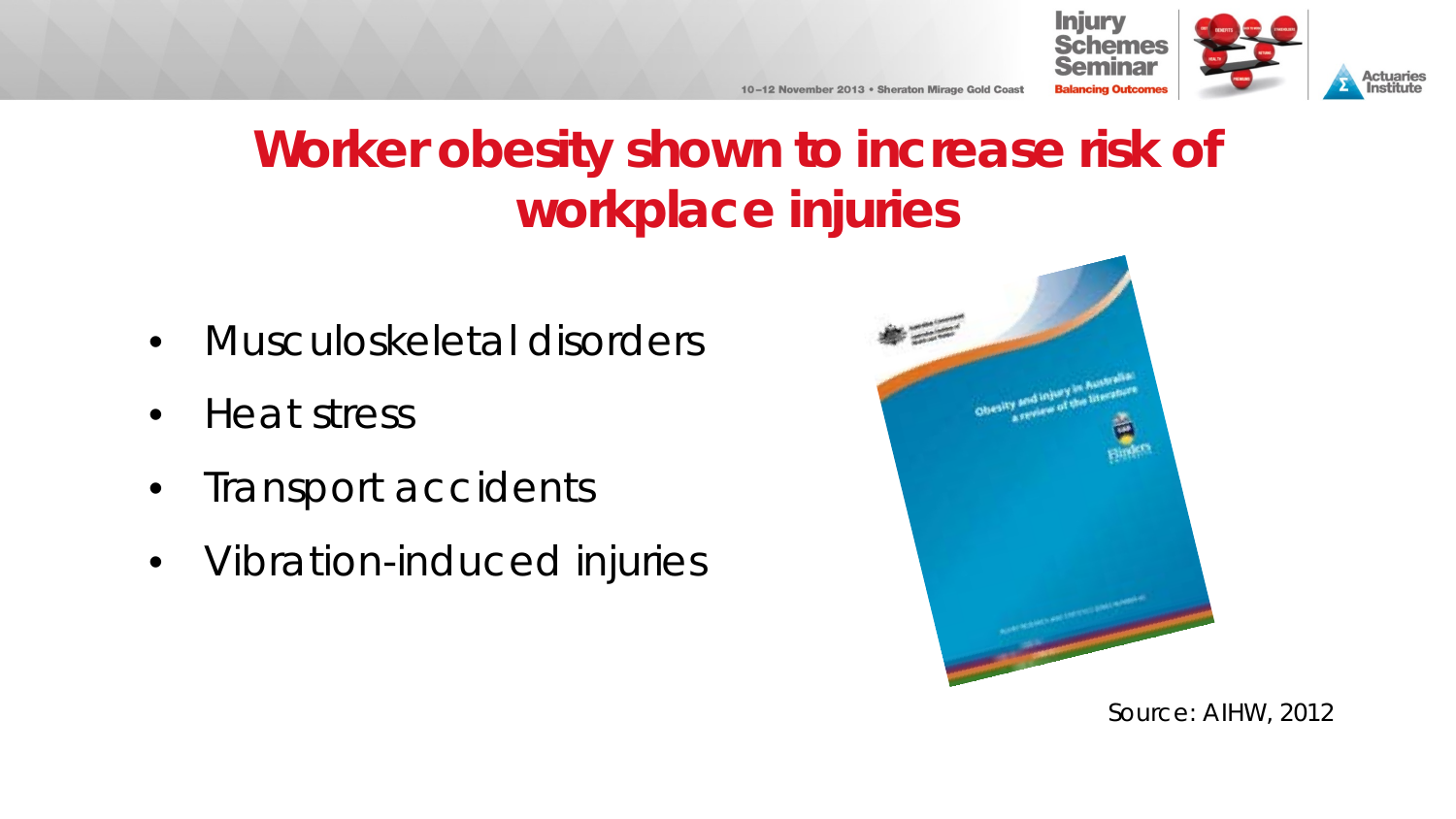



# **Obesity and workplace injury risk - AIHW**

- Obese injured patients have a significantly longer average length of stay in hospital
- Obese injured patients are more likely to suffer complications of care in hospital following injury
- PPE may be less likely to be worn by/less suitable for obese workers



*Source: AIHW, 2012*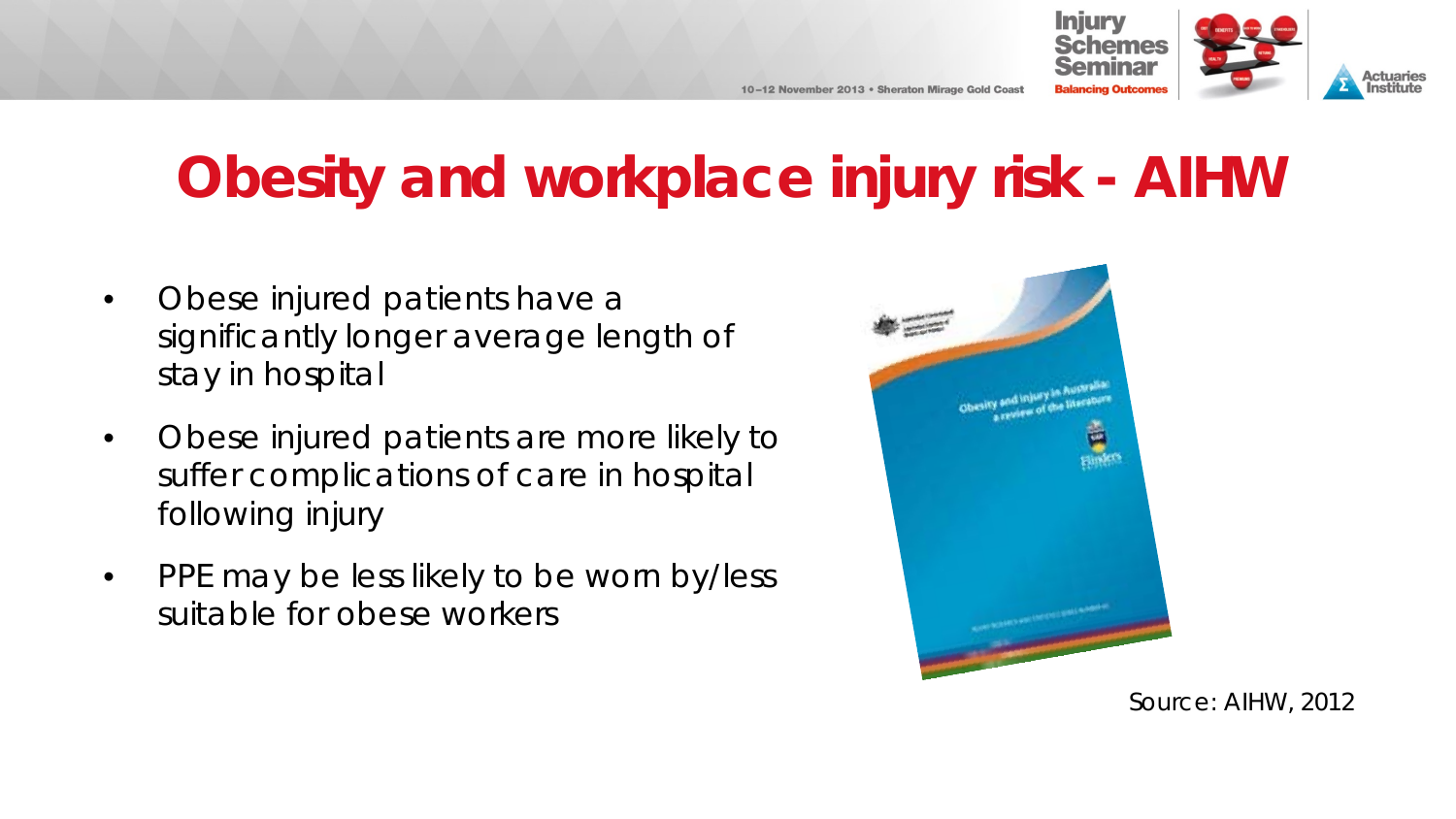



# **Health co-morbidities associated with…**



Co-morbidities include: asthma, chronic obstructive pulmonary disease, ischaemic heart disease, heart failure, diabetes mellitus, mental health condition (depression, bipolar, anxiety, schizophrenia), cancer diagnosis (lung, breast, colon, cervix, prostate), osteoarthritis

#### *Source: Gribben & Wren, 2012*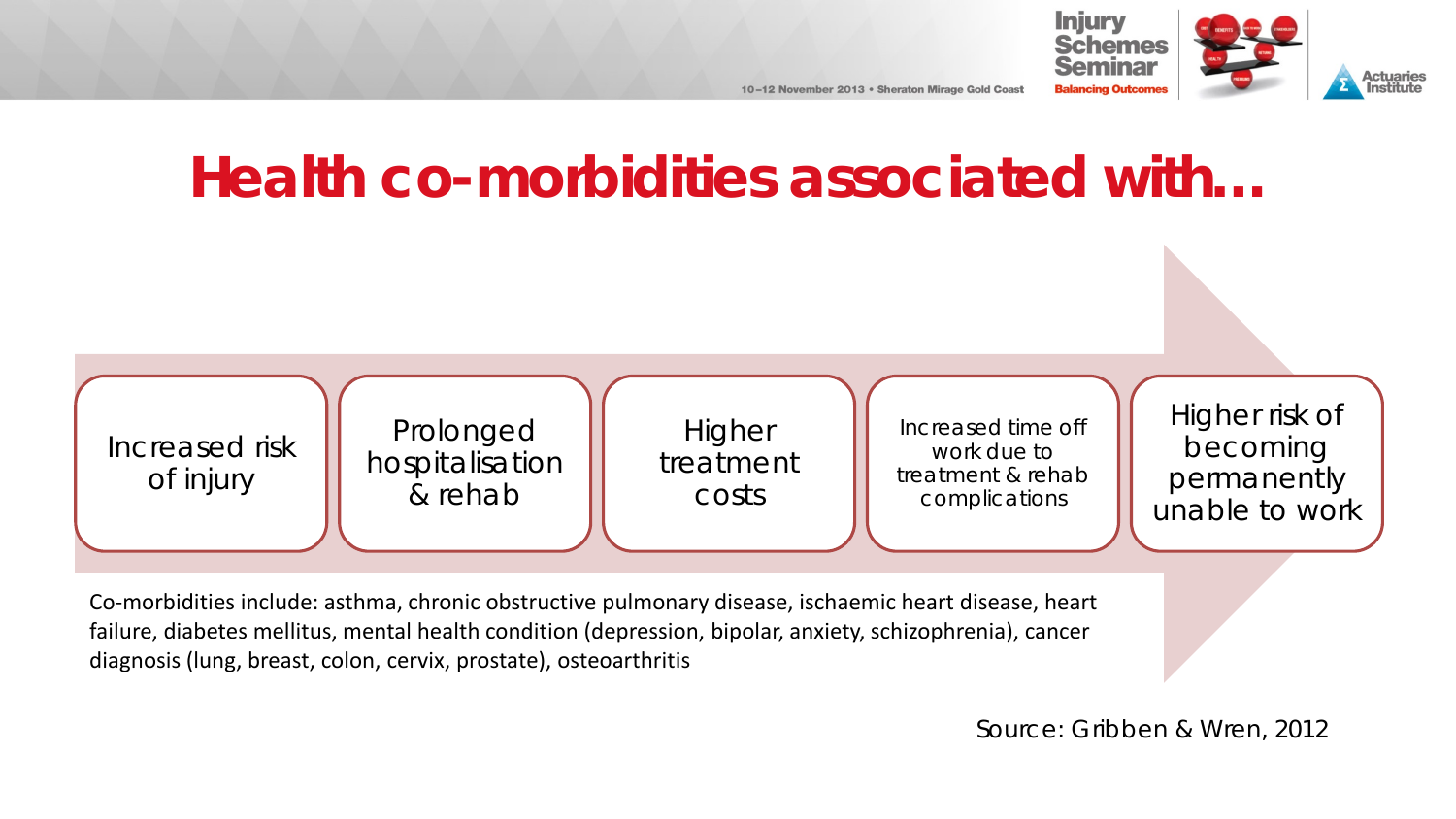

# **Presence of 1/ + health co-morbidities showed…**

| 28% more claims                       | 346% higher lump sum<br>payments                                  | 59% higher medical<br>treatment costs                                                                                                           |
|---------------------------------------|-------------------------------------------------------------------|-------------------------------------------------------------------------------------------------------------------------------------------------|
| 39% more weekly<br>compensation costs | Overall 59% more total<br>ACC costs across all cost<br>categories | 10.7% of total ACC<br>expenditure per annum<br>directly attributed to the<br>presence of the most<br>common co-morbidities<br>(\$276m NZD 2011) |

*Source: Gribben & Wren, 2012*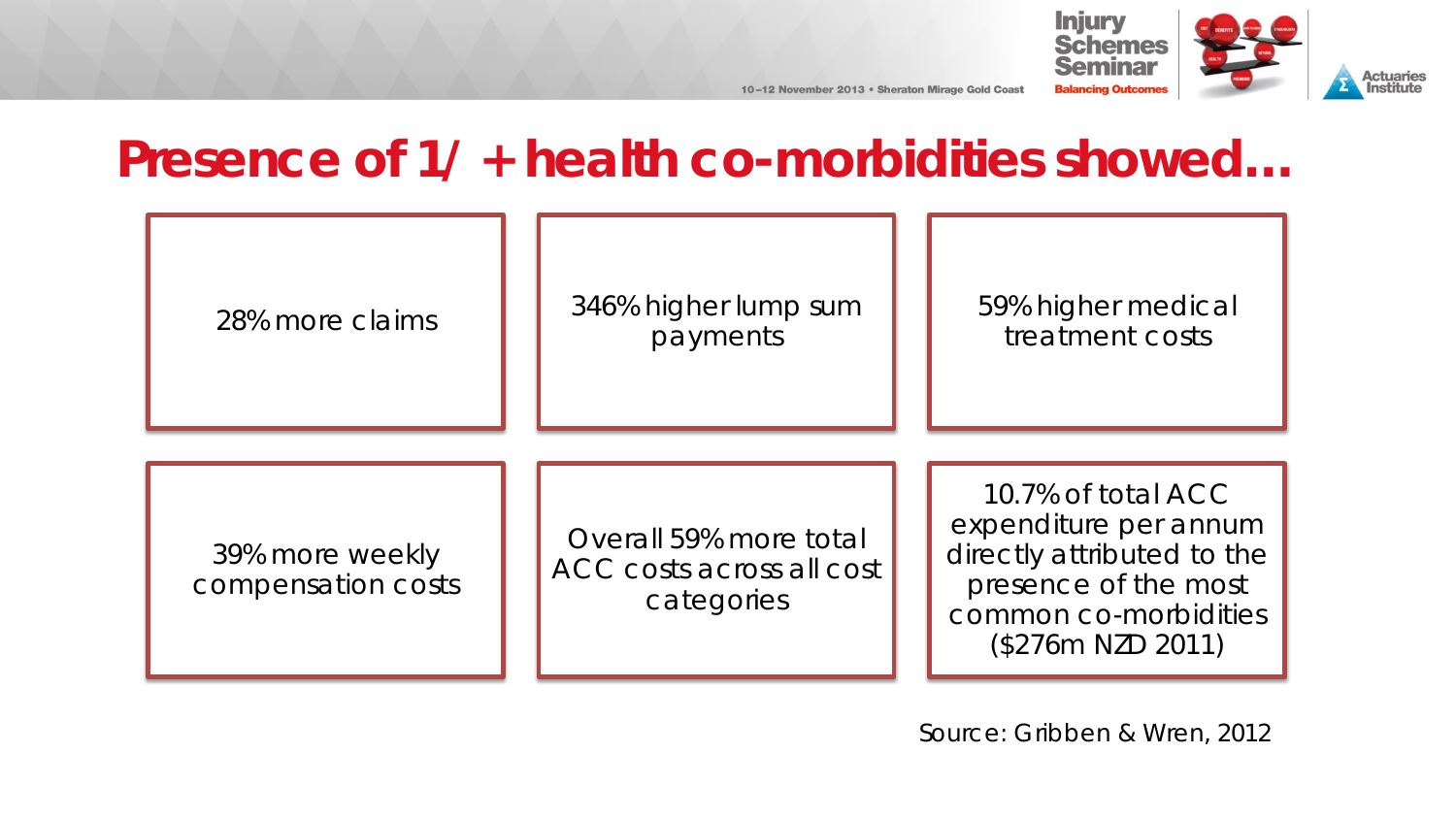

**Impact of injury type, hospitalisations and pre-existing chronic conditions on age differences in absence from work following a work injury in British Columbia**

10-12 November 2013 • Sheraton Mirage Gold Coas

- Chronic conditions, in particular osteoarthritis (OA) and diabetes are associated with an increased risk of work-related injury and greater health care expenditures and days of absence following a work-related injury
- However type of injury and age important relationship
- Mechanism for relationship between chronic conditions and injury not known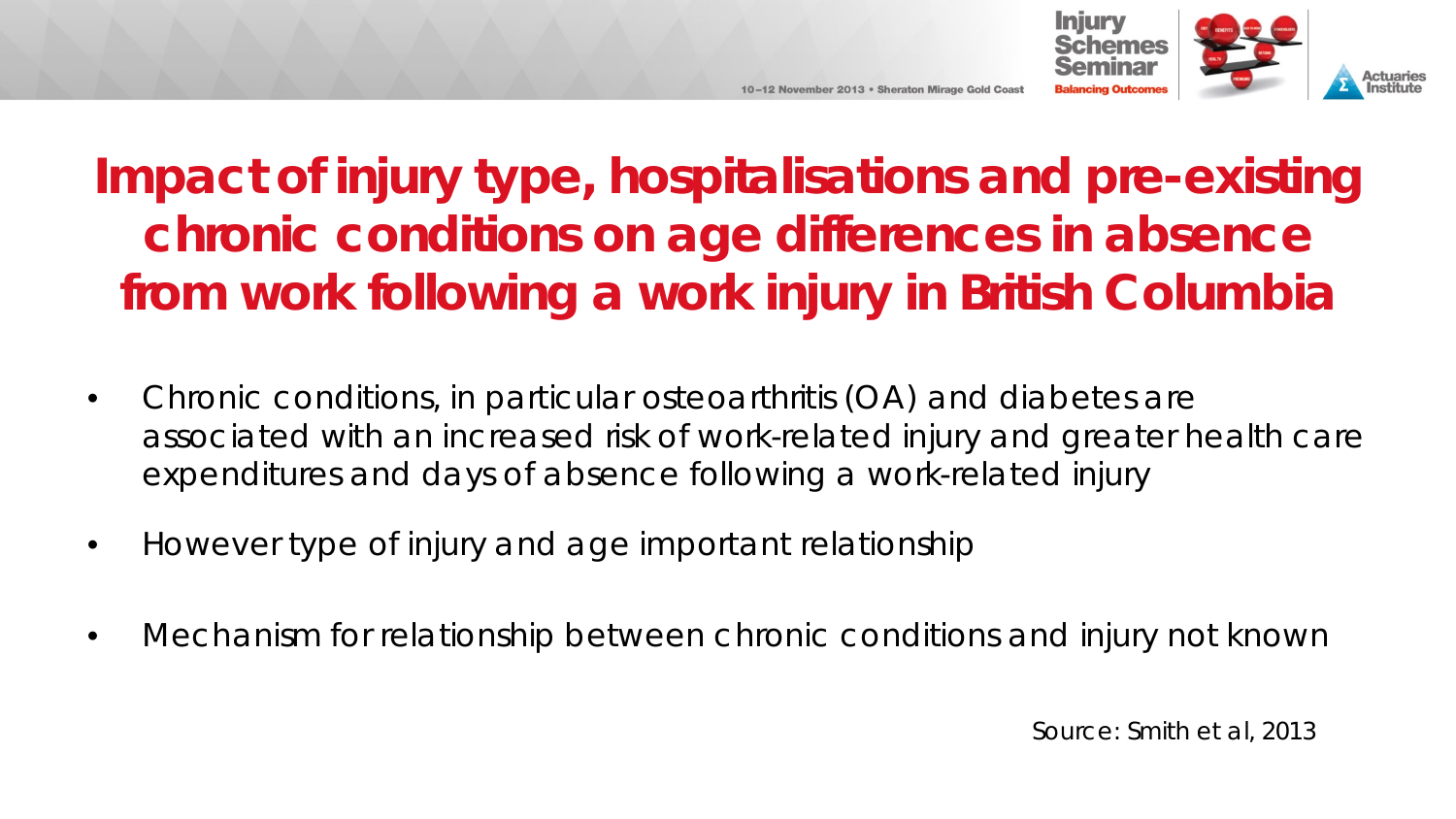

#### **Actuaries**<br>Institute

## **Integrated approach to OHS**

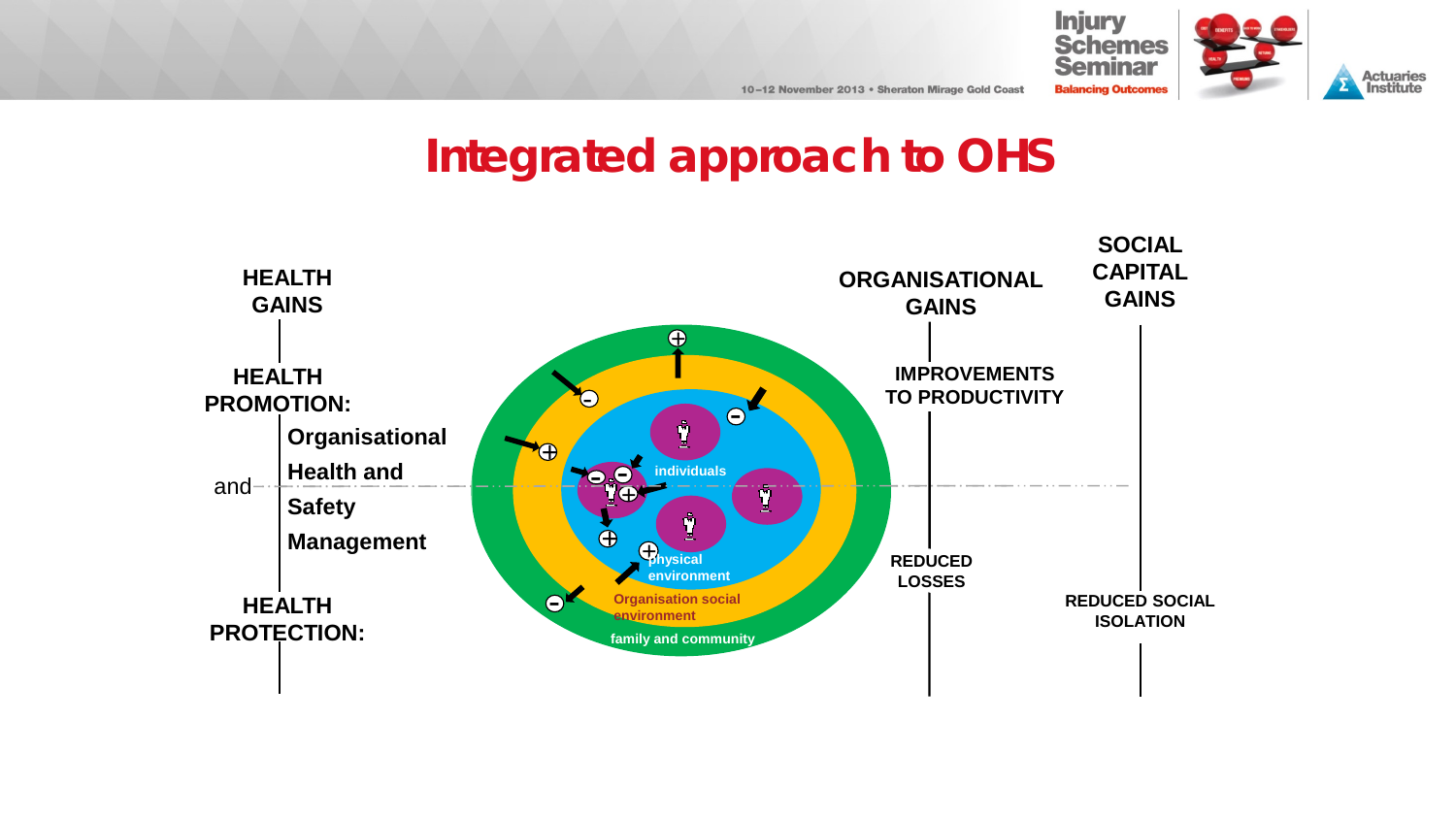

## **Integrated Management System for Worker Health**



*SafeWell, 2012*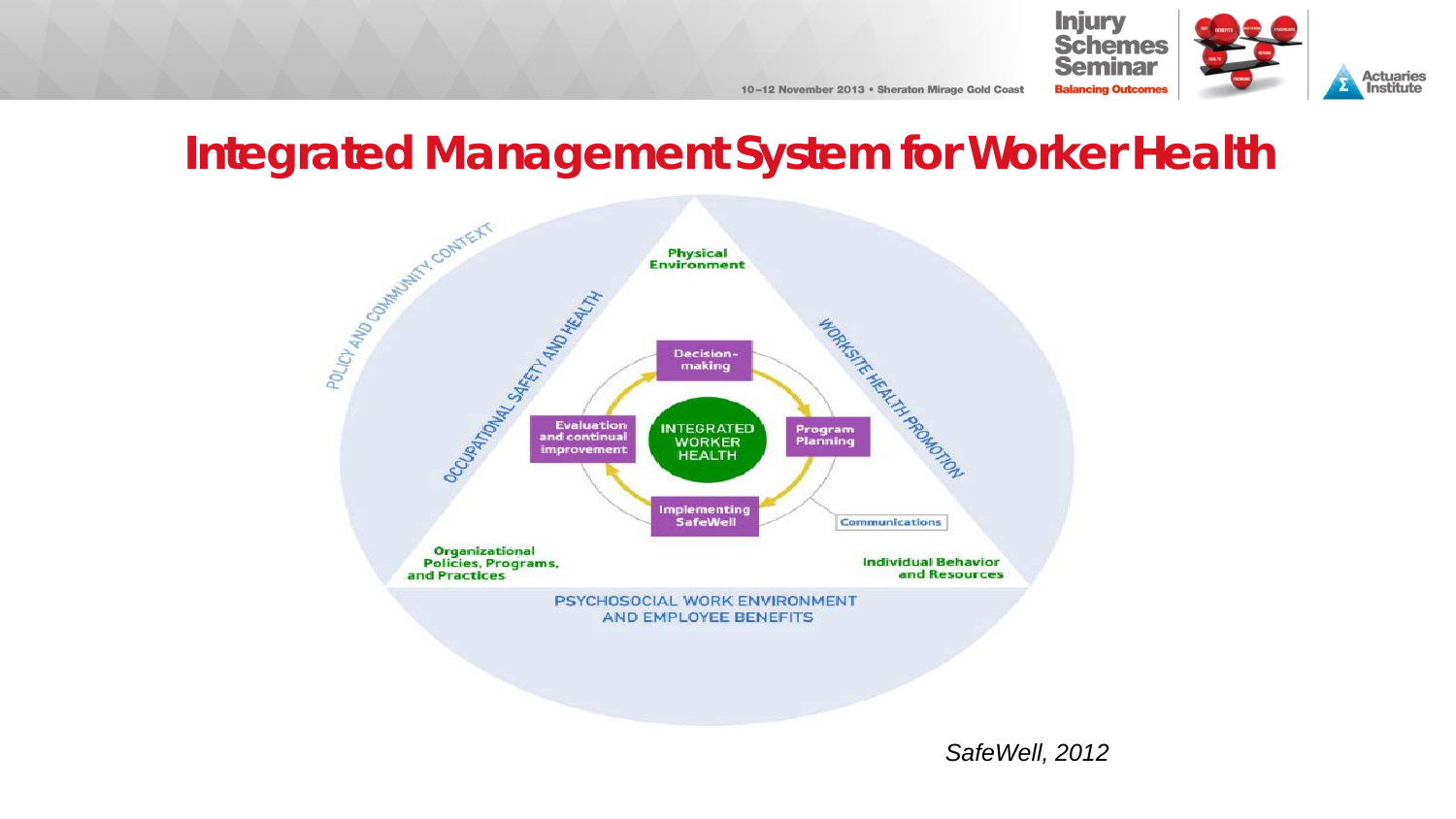



# **Case study – WellWorks**

#### **Control group (HP)**

#### **Smoke free policies**

- **Healthful eating policies**
- **Health education programs**

#### **Intervention group (OHS/HP)**

- **Smoke free policies** X
- **Healthful eating policies** X
- Ŷ **Health education programs**
- **A** *Occupational risk identification, assessment and control led by industrial hygienist*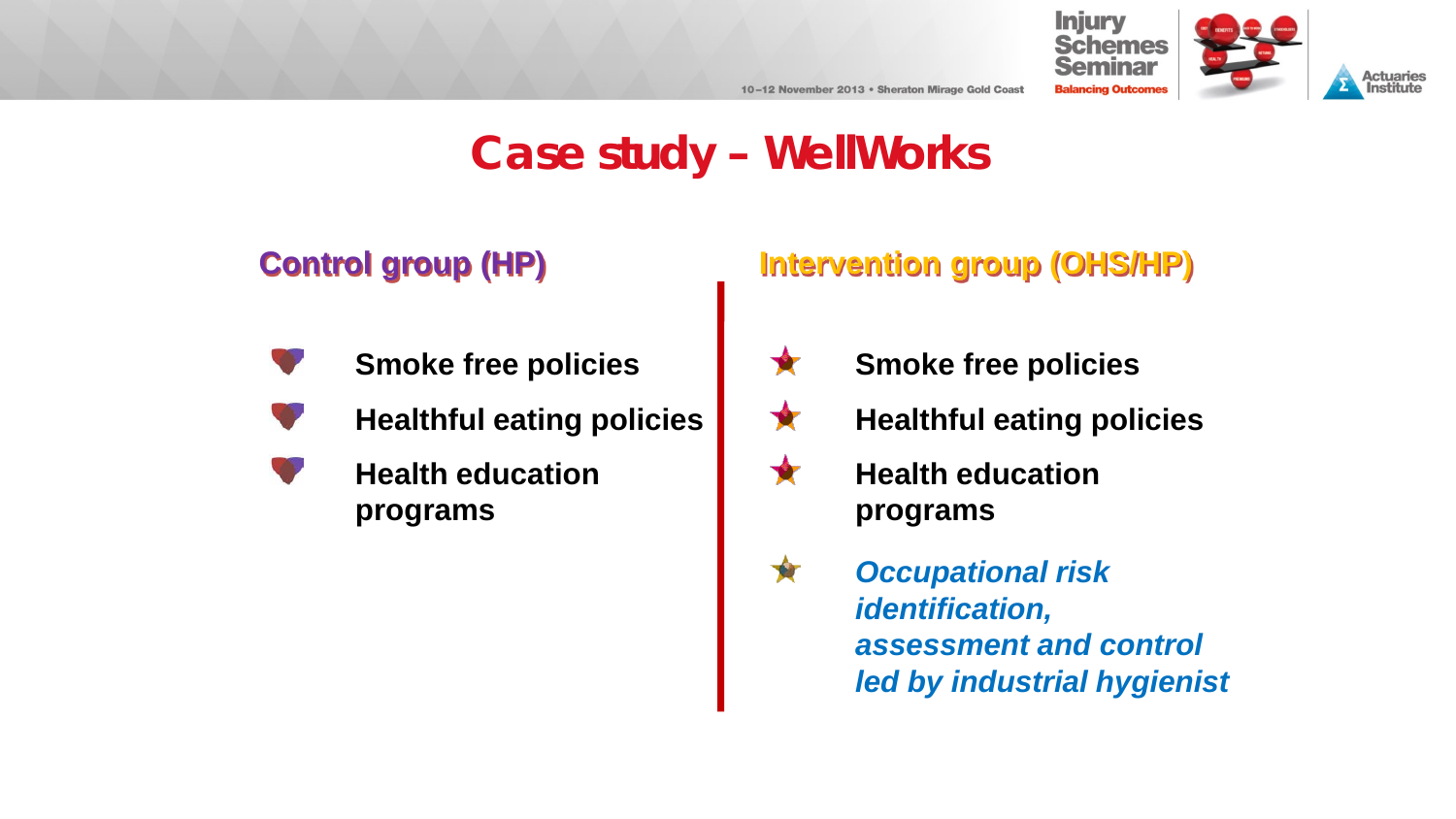

## **Case study – WellWorks**

**Possible reasons for greater effect of OHS/HP combined:**

Perception that OHS risks greater threat to health Awareness of OHS risks may raise sense of vulnerability Addressing OHS risks may give program credibility a) Workers see HP programs alone as futile, but if OHS risks addressed more likely to do their bit too **6** OHS interventions require more management engagement – management concern may mitigate 1 2 3

fatalism

Management engagement on OHS may aid HP 6

> *Sources: Sorensen et al, Am J of PH, 1998, vol 88, 11: 1685-1690; Hunt et al, Health Education and Behaviour, 2005, 32: 10 - 26*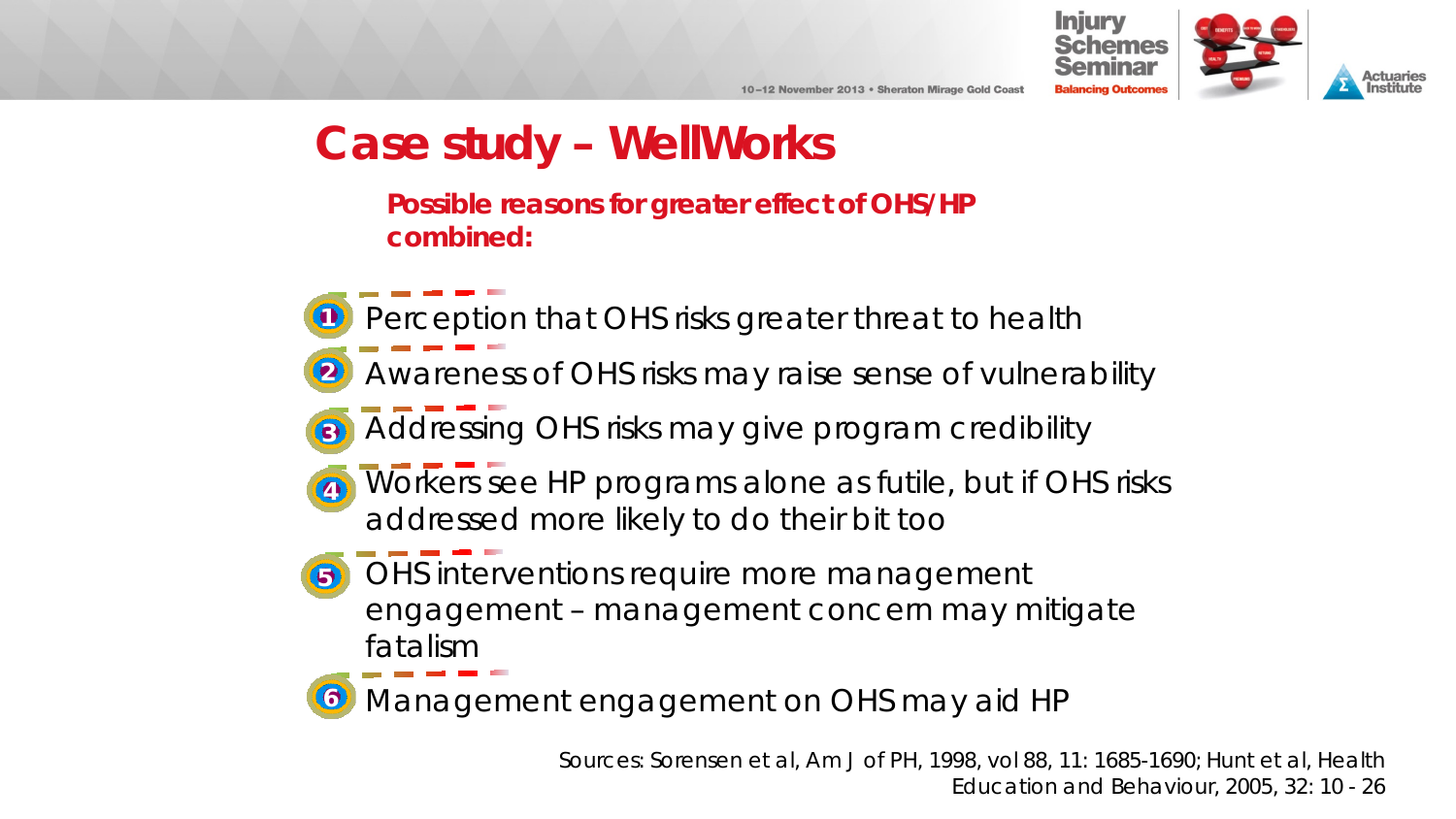

# **WorkHealth program evaluation**

- Modelling using a combination of research data collected and findings available in published literature:
	- 1. Absenteeism: ↓11% over first two years following WHC, ↓15% for those participating between Jan 1 2012 and June 30 2012 as participation in WorkHealth Coach and Life! Taking action on Diabetes has increased
	- **2. Compensable workplace injury/illness: ↓3% for all WHC participants, ↓5% for those participating between Jan 1 2012 and June 30 2012**
	- 3. Presenteeism: ↓3% for all WHC participants, ↓5% for those participating between Jan 1 2012 and June 30 2012

**Impact highly dependent on participation in health promotion programs**





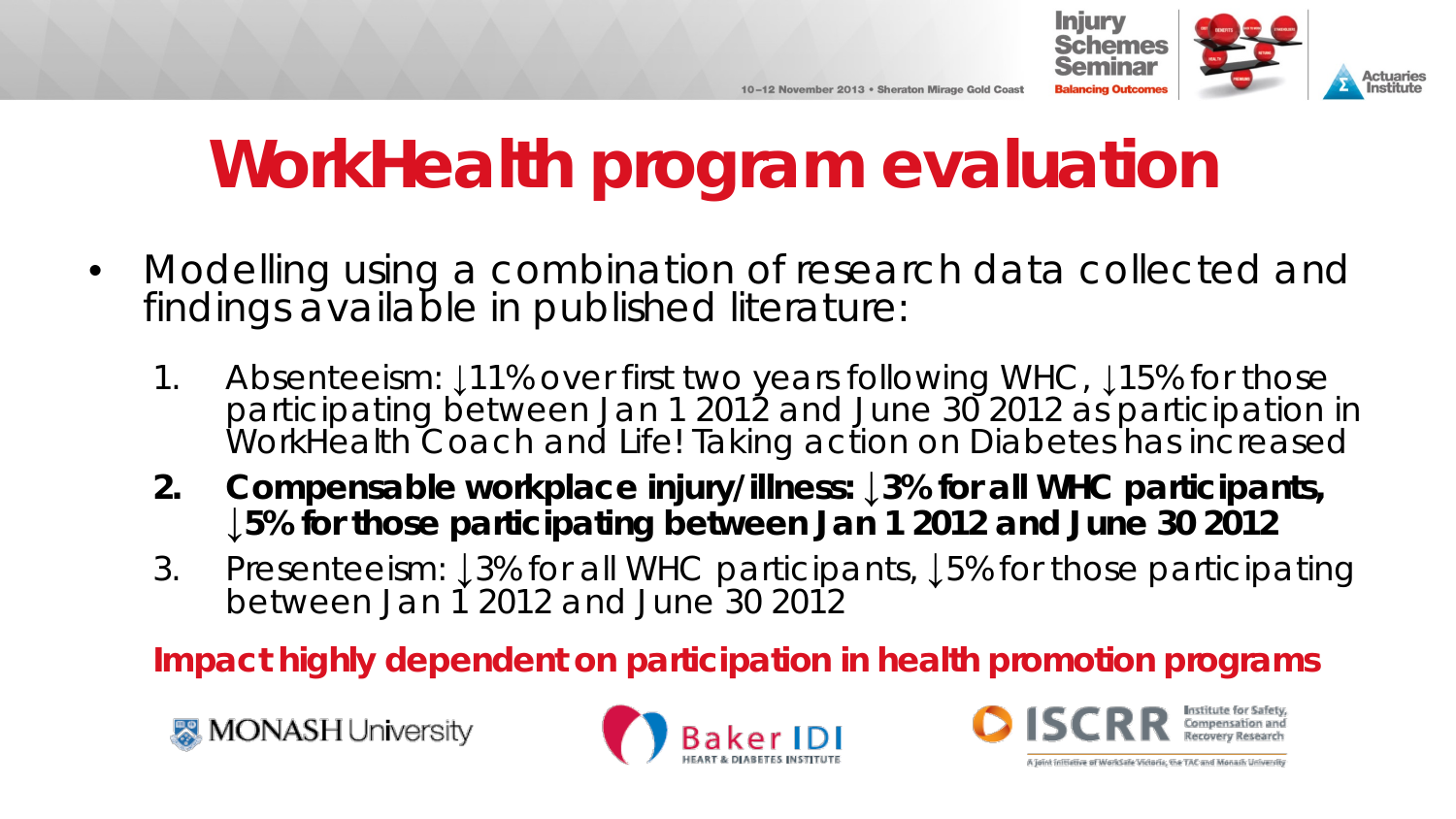

# **Recent evidence review of integrated approaches by ISCRR (unpublished, Oldenburg et al, Nov 2013)**

10-12 November 2013 . Sheraton Mirage Gold Coas

- Consistent support of effectiveness from high-quality studies:
	- $\Box$  Smoking reduction
	- MSDs prevention, reduction and management
	- Stress & mental health
	- Q ROI
	- Access "hard to reach" populations
- Moderate support for the following:
	- $\Box$  Improving psyschosocial job qualities (demand, control etc)
	- $\Box$  Diet, physical activity
	- □ Organisational "health climate"
	- **Mortality**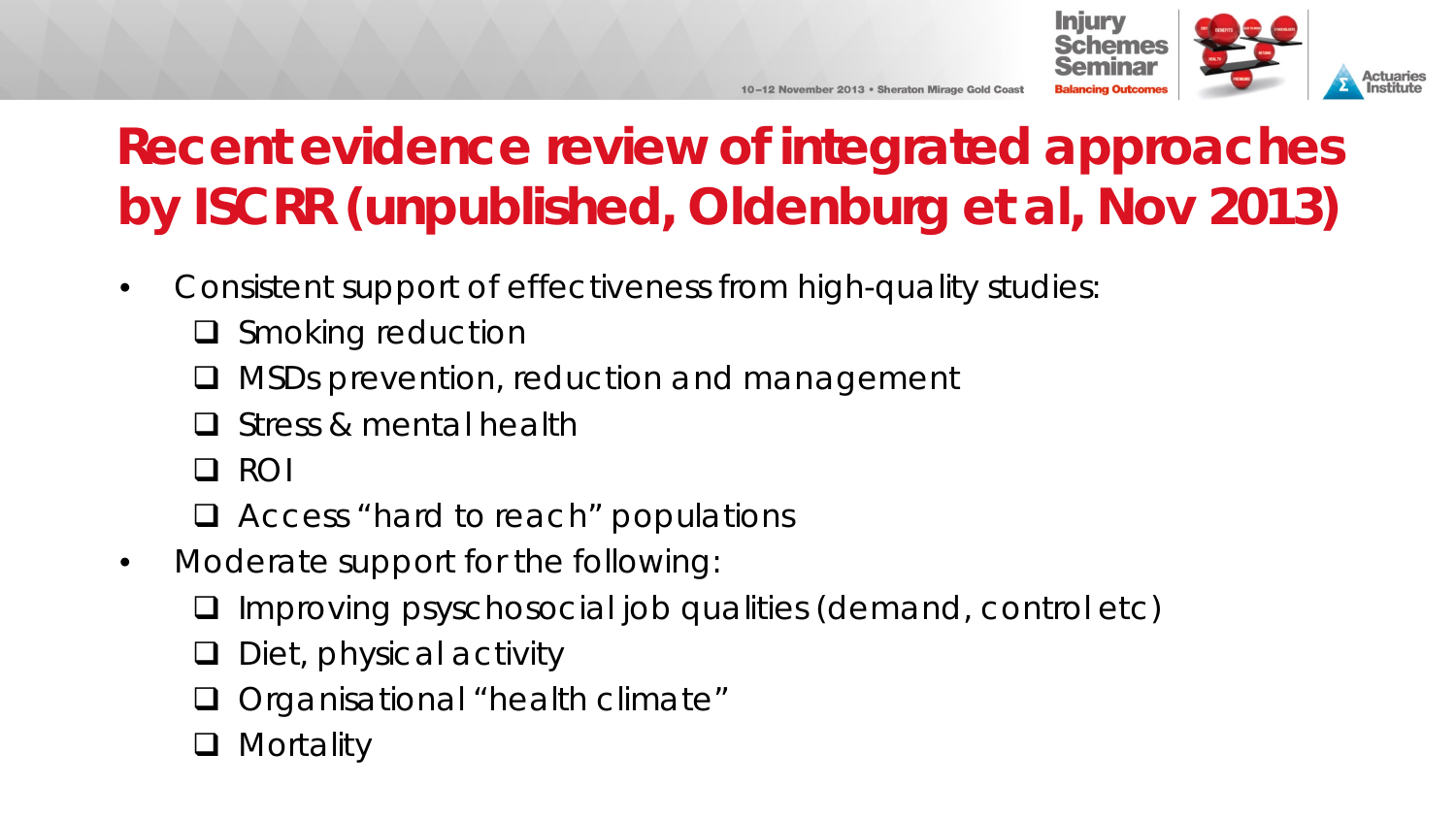

# "A growing body of science supports the effectiveness of combining efforts through workplace interventions that integrate health protection and health promotion programs "

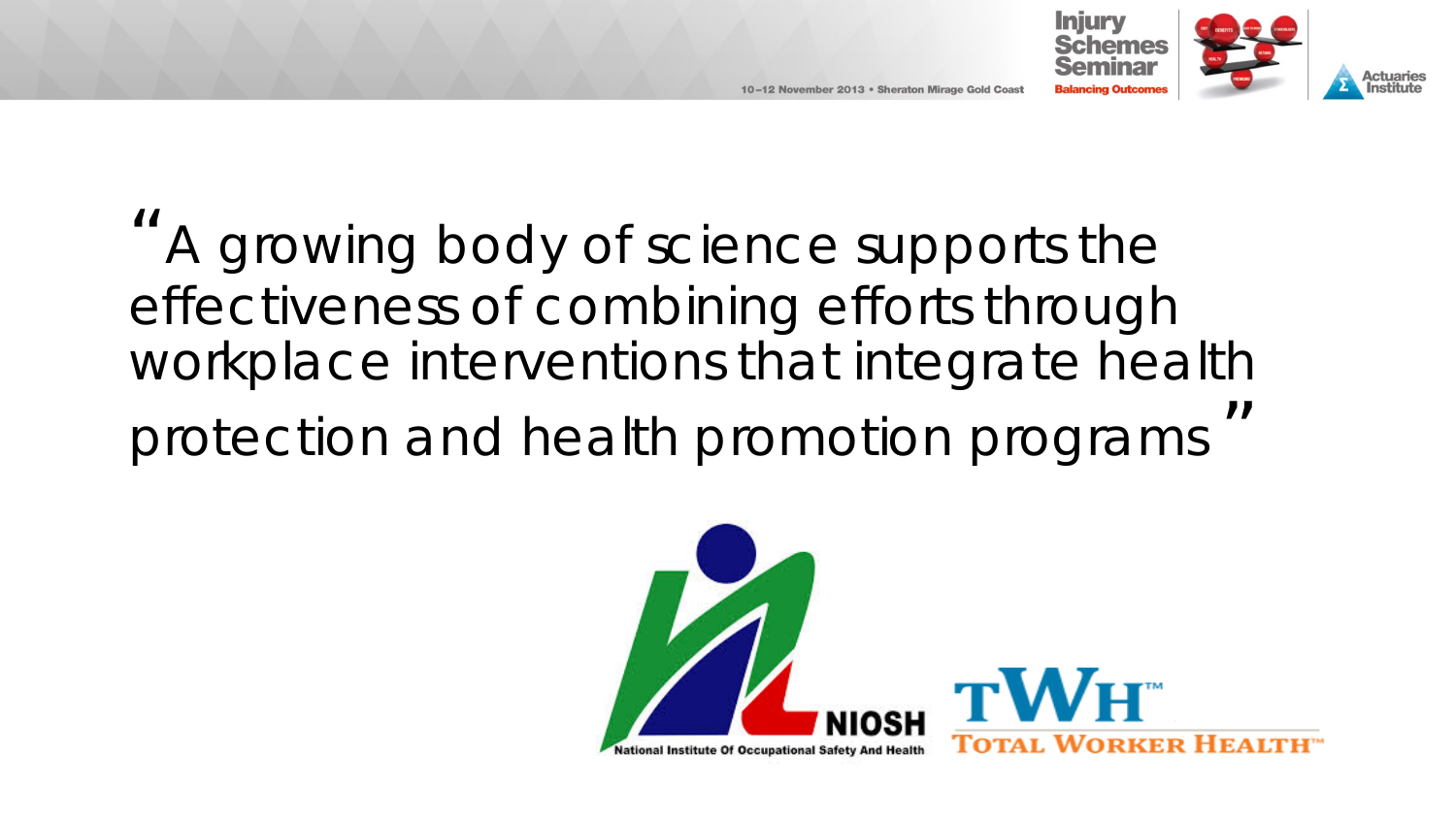



Work-related injury and illness:

- appropriate for firms to bear costs and pass on
- provides an incentive for prevention by firms

It is not appropriate for firms to bear the costs of consequences of risks over which they have no control, eg journeys to and from work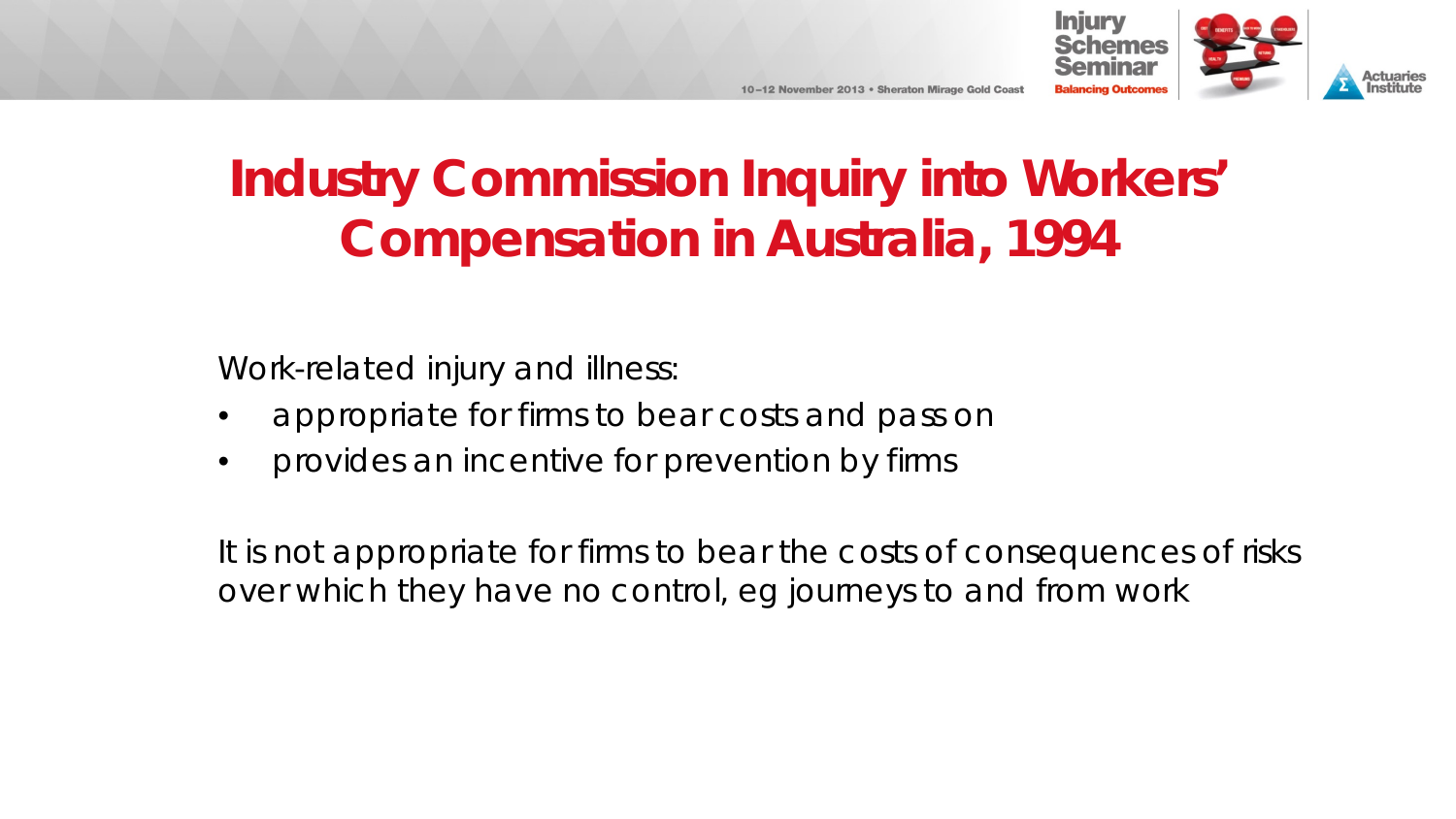

Actuaries

# **Jane Stapleton, 30 years on ……..**

10-12 November 2013 • Sheraton Mirage Gold Coas

"Where the initiation of the disease is dose-related and there have been consecutive exposures to an agent or agents that cause the disease one innocent and one tortious ….(because) where the innocent exposure came first, there may be an issue as to whether this was sufficient to trigger the disease or whether the subsequent, tortious exposure contributed to the cause"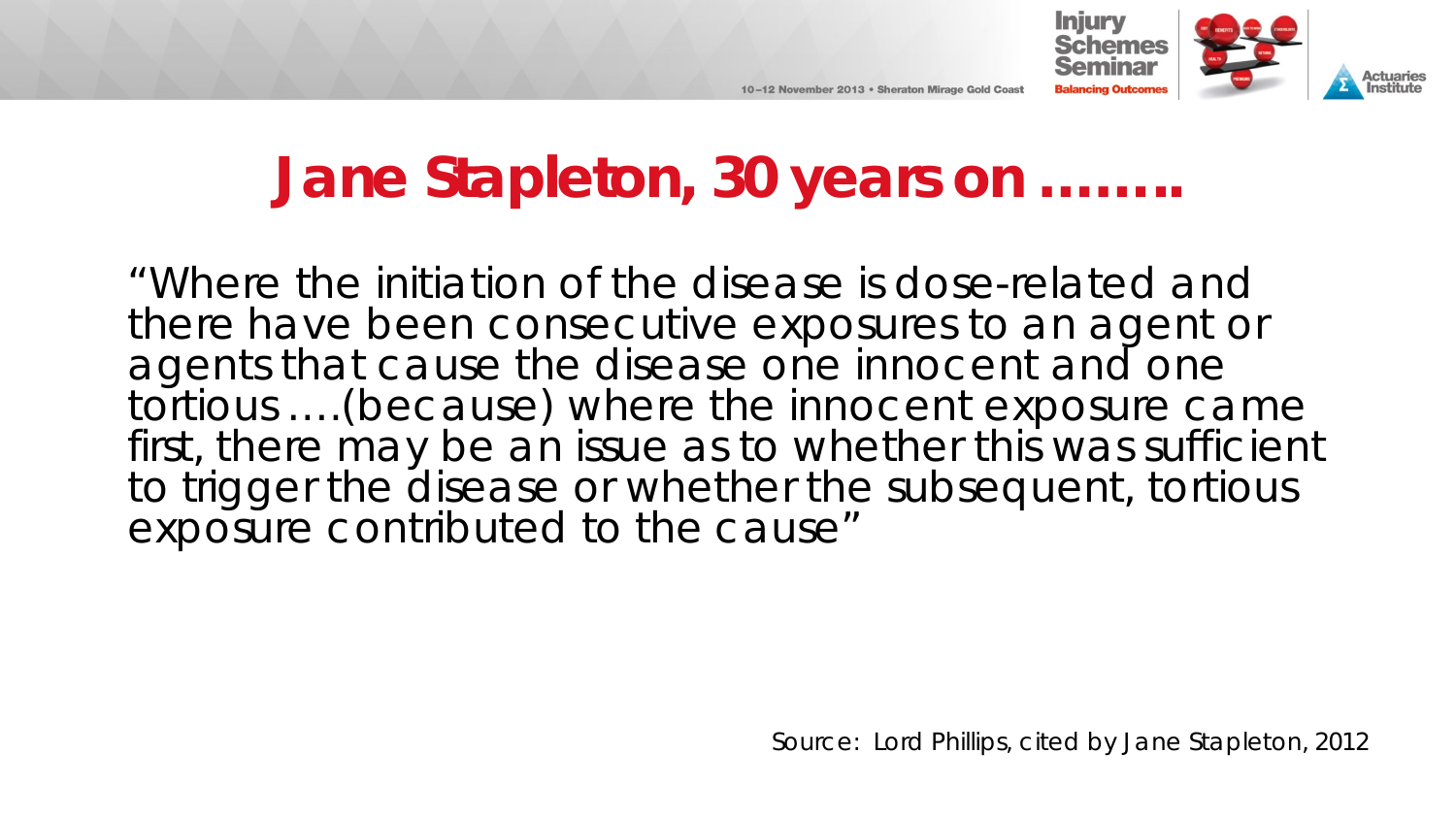



**Actuaries**<br>Institute

10-12 November 2013 . Sheraton Mirage Gold Coast

Waiting for a Miracle Onakedpastor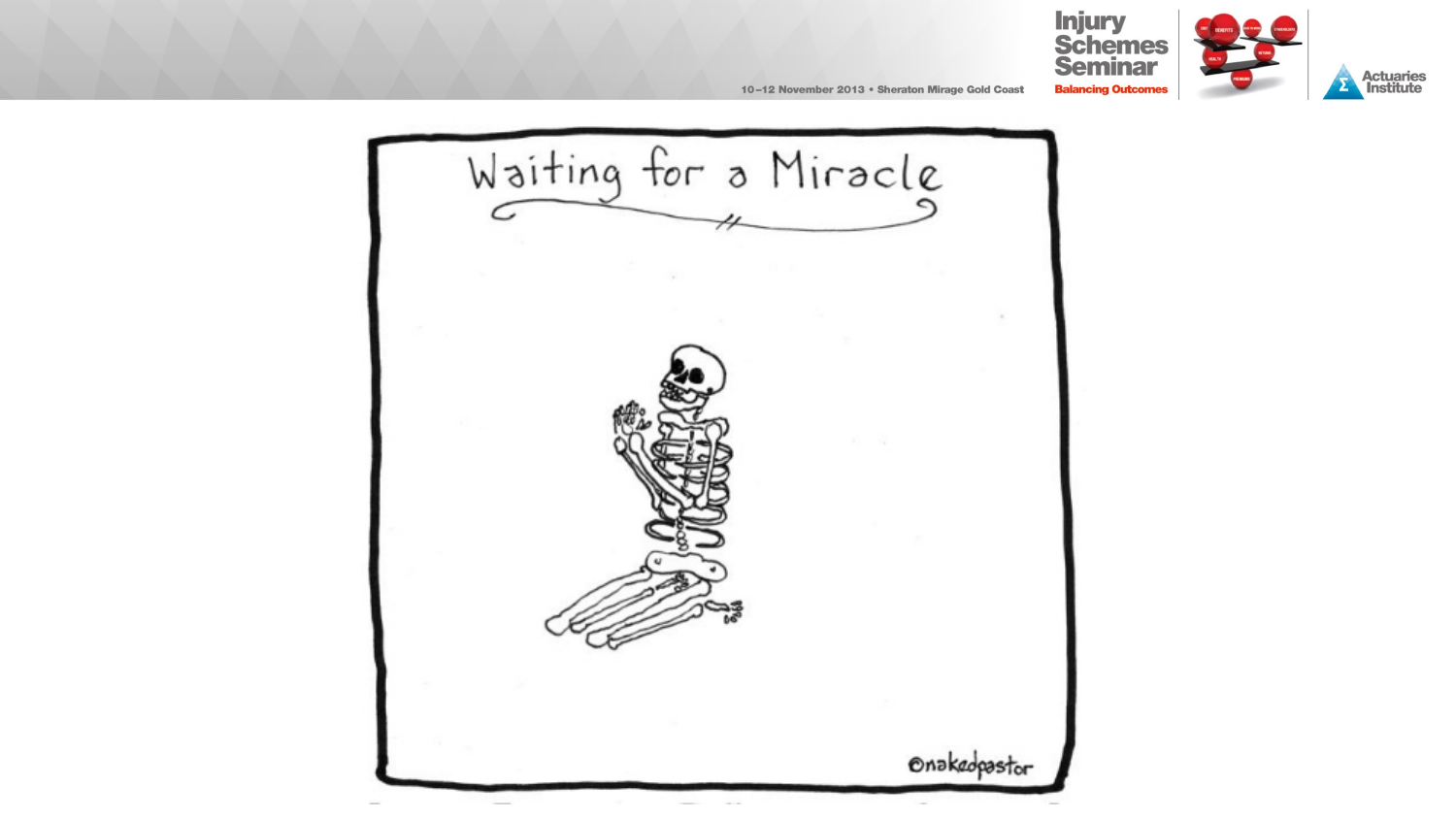

# **Conclusions**

- 1. Compensation systems are designed for traumatic injuries, and have always tolerated a neglect of illness and disease
- 2. Chronic illness is rising in the working age population and there is growing evidence it is having a negative impact on the incidence, duration and cost of workers compensation claims
- 3. This effect operates at several points: contribute to increase risk of work injury/illness, recognition of new work-related illness, contribute to delayed recovery and increased medical costs. The mechanism is poorly understood
- 4. Traditional approaches are not effective for multifactorial conditions (work and nonwork related risks) where responsibilities are shared by employers and workers
- 5. There is good evidence to support the efficaciousness of integrated worker health interventions at the level of workplaces
- 6. What is not known, is how best to implement them at system level, and what is an appropriate, efficient and effective role for OHS regulators/workers compensation schemes